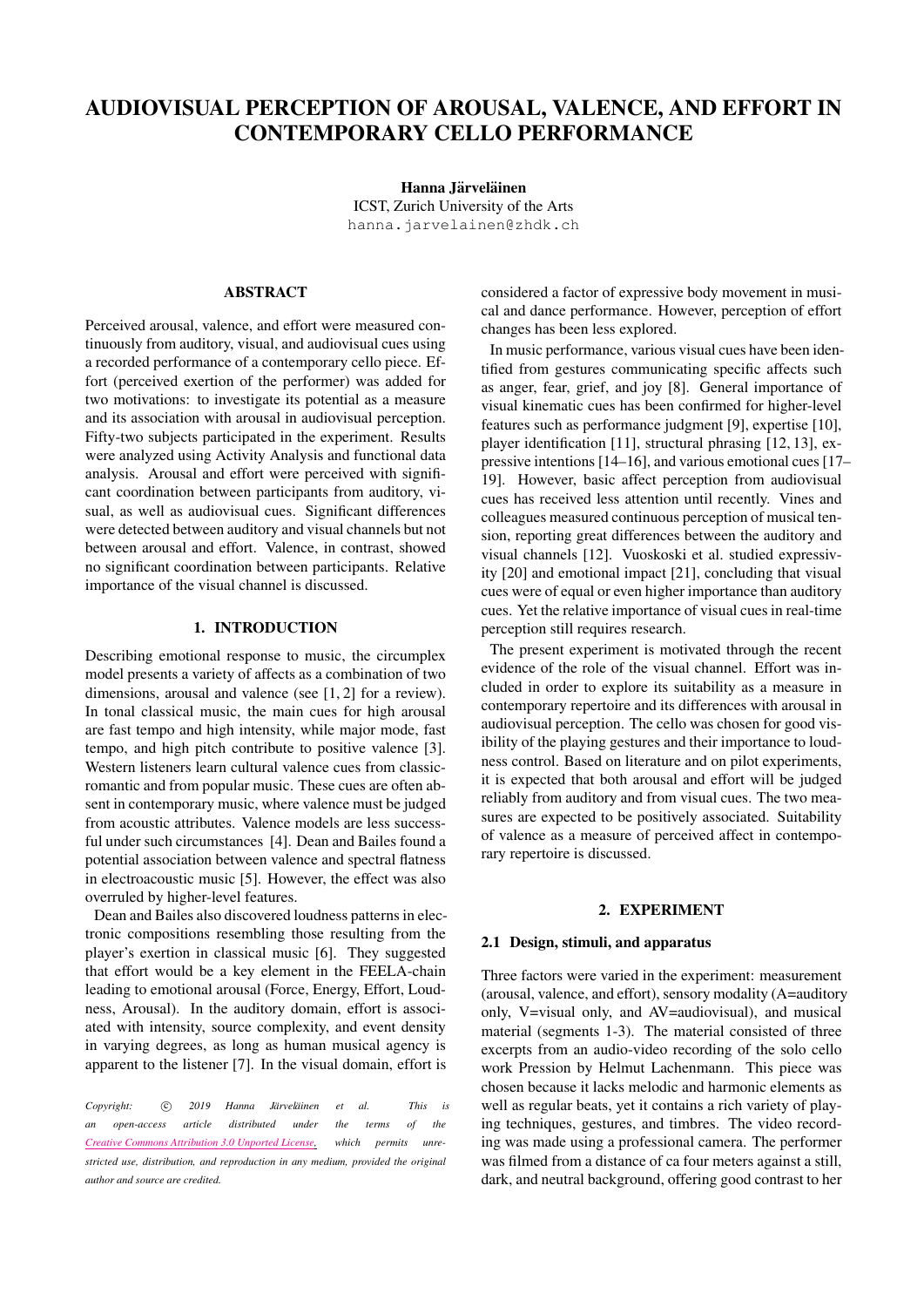clothing. The audio track was two-channel at  $48 \text{ kHz}$ . <sup>[1](#page-1-0)</sup> The duration of the segments varied between 2 min and 2 min 30 sec. The unimodal A and V conditions contained only the audio and the video tracks, respectively, while the bimodal AV condition contained both. Audio and video were always congruent.

Subjects made continuous ratings of perceived (not experienced) affect using a slider while observing the performance one factor combination at a time. A custom-made software played back the excerpts on a 13-inch laptop computer and collected responses at a sampling frequency of 4 Hz. Audio was presented through Direct Sound EX-29 Extreme Isolation headphones at realistic and comfortable level, and video was shown in full-screen mode. Subjects were instructed to rate perceived, not experienced affect, and the meanings of the three measurements were explained to them before each measurement block. Arousal was described varying between tense/relaxed or awake/tired. Effort was defined as the musician's exertion in order to produce the sound. For these measures, the slider setting was mapped to the numeric range [0,1]. Valence was described as varying between positive/negative, pleasant/unpleasant, attractive/unattractive, or happy/sad. The slider was mapped to the range  $[-0.5, 0.5]$ .

#### 2.2 Subjects and procedure

Fifty-two students participated in the experiment (ages 20- 45 years,  $M = 27$ ; 16 M, 36 F). Roughly two thirds were music majors, the rest had no significant musical experience. Participants' musical background was recorded but not controlled as a grouping factor. The session took ca 30 minutes. After completing the experiment, participants reported their liking and perceived familiarity of the repertoire, both on a scale from one to five.

Each participant was assigned nine of the 27 factor combinations as follows. At first, the six permutations of segment numbers 1-3 were assigned to the modalities A, AV, and V, producing triplets such as (A1, AV2, V3). Then, one of these triplets was assigned to each measurement such that the participants received each modality once within the three segments of a single measurement, and each modality once within the three measurements of a single segment. There were 12 such sets; thus each set was received by four or five participants. An example of the conditions received by a single subject is given in Table [1.](#page-1-1)

This scheme produced 17 ratings per measurement-modality-segment bin (16-18 due to practicalities). There were no common participants in bins with matching modality and segment (for example, effort-A-1, arousal-A-1, valence-A-1), nor in bins with matching measurement and segment (for example, effort-A-1, effort-V-1, effort-AV-1). However, between non-matching factor combinations (such as effort-A and valence-AV), there was up to 50% overlap between participants. The three measurements were presented as blocks in balanced order.

<span id="page-1-1"></span>

| Arousal | Seg. $1$ | Seg. $2$       | Seg. 3 |
|---------|----------|----------------|--------|
| Valence | Seg. $2$ | $\text{Seg}.3$ | Seeg.1 |
| Effort  | Seg. $3$ | Seg. $1$       | Seg. 2 |

Table 1: One of the 12 sets of factor combinations.

#### 2.3 Data analysis

Coordination in participants' responses was investigated using Activity Analysis, a novel analytical framework based on alignment between continuous responses of different subjects [\[22\]](#page-6-12). Well aligned responses are probably driven by the stimulus and not produced randomly. Activity Analysis begins by searching individual responses for active events in terms of enough change in a given time frame. Activity levels are then computed as the proportion of responses that show a similar kind of event within a given time window of synchrony. Sequenced assessment of activity levels over the duration of the measurement produces the activity level time series. In this study, activity levels are computed from rating increases of at least 2.5% within 2-second time windows. This in turn is used for computing the Coordination Score by testing the distribution of activity levels against a parametric model of uncoordinated random activity. The single-number C-Score varies between 0 and 16, with  $C > 2$  indicating significant coordination on a  $p < 0.01$  level. A Bi-Coordination Score can be computed between two collections of ratings with different response conditions and participants. These analyses were performed in Matlab using the Activity Analysis toolbox [\[22\]](#page-6-12).

Functional data analysis was performed in R using the fda.usc package [\[23\]](#page-6-13). For this analysis, the ratings were converted into functional data objects and then smoothed using nonparametric kernel estimation. The data were used in original as well as differenced form. To investigate differences in functional means between conditions, functional analysis of variance was performed based on randomly chosen one-dimensional projections [\[24\]](#page-6-14). Two-way betweensubject ANOVAs were computed for each segment with measurement and modality as factors. [2](#page-1-2)

#### 3. RESULTS

#### 3.1 Arousal and Effort

Functional means of combined arousal and effort ratings are presented in the top panels of Figures [2,](#page-2-0) [3,](#page-2-0) and  $4<sup>3</sup>$  $4<sup>3</sup>$  $4<sup>3</sup>$  $4<sup>3</sup>$ . Peak ratings are in all segments reached in the auditory condition. In segments one and three, peak auditory ratings top visual ratings by nearly 20 percentage points and audiovisual ratings by ca 10 pp. Crossmodal additive effects do not seem present; audiovisual ratings never exceed the higher unimodal condition.

<span id="page-1-0"></span><sup>1</sup> Recording available at https://tube.switch.ch/videos/db27af24

<span id="page-1-2"></span><sup>2</sup> The segments were treated as separate experiments, as a comparison of different musical materials would not be meaningful.

<span id="page-1-3"></span><sup>&</sup>lt;sup>3</sup> Averaging over the two measurements is justified by upcoming analysis.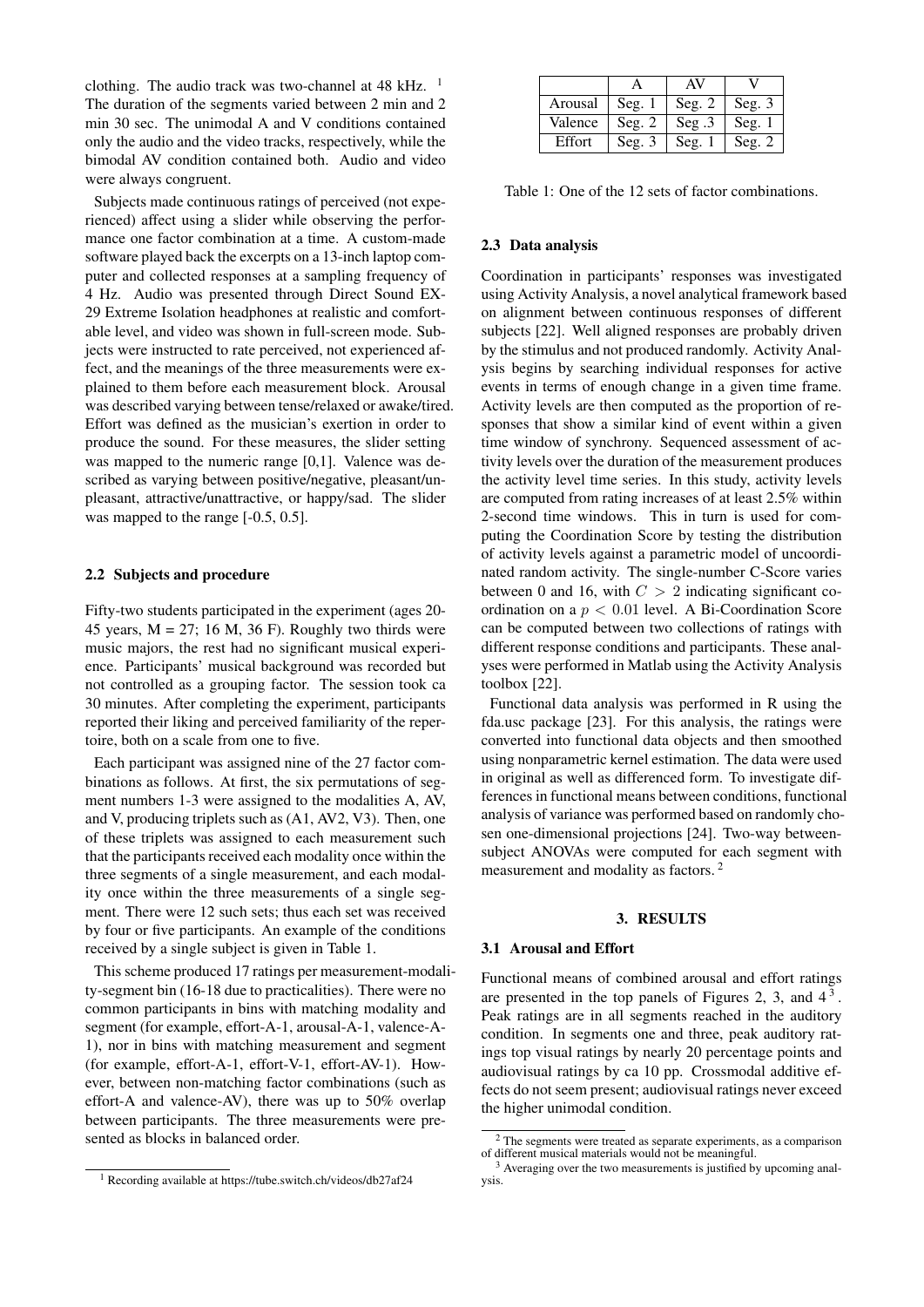<span id="page-2-1"></span>

Figure 1: Mean ranges  $(\pm s\epsilon)$  of the ratings curves in segments one, two, and three, as proportion of the ratings scale.

Participants' individual use of the rating scale was examined as the range between the 25% and 75% quantiles of their ratings. Figure [1](#page-2-1) presents the mean ranges across participants. Typically, they used ca 25% of the rating scale, and the ranges were widest in the the auditory condition.

#### *3.1.1 Activity Analysis*

Coordination Scores for all factor combinations are given in Table [2.](#page-3-0) An example of ratings and the respective activity level time series is seen in Figure [5.](#page-3-1) In nearly all factor combinations, ratings were significantly coordinated  $(C >$ 2), with an overall mean  $C = 3.79$ . However, only the auditory modality resulted in significant C-Scores in all factor combinations. The audiovisual modality was uncoordinated in two cases and the visual condition in one.

Bi-Coordination-Scores were computed to compare alignment between measurements and modalities (Table [3\)](#page-3-2). The auditory and visual conditions were uncoordinated with only one exception. In contrast, auditory and audiovisual ratings were coordinated, except for arousal in segment one (mean Bi-C of the coordinated conditions  $= 3.66$ ). Visual and audiovisual ratings were likewise coordinated, albeit with a lower mean  $Bi-C = 2.79$ . Arousal and effort measurements were always coordinated within matching modalities (mean Bi-C =  $4.13$ ).

The Activity Analysis results can be summarized as follows. Firstly, participants rated both arousal and effort in a coordinated way from isolated as well as combined auditory and visual cues. Secondly, there was significant bi-coordination between arousal and effort ratings in all modalities. Thirdly, even though there was generally no significant bi-coordination between auditory and visual ratings, both modalities were bi-coordinated with audiovisual ratings, suggesting that audiovisual perception is significantly driven by both auditory and visual cues.

<span id="page-2-0"></span>

Figure 2: Original (top) and differenced (bottom) mean ratings (arousal and effort combined), segment one.







Figure 4: Original and differenced ratings, segment three.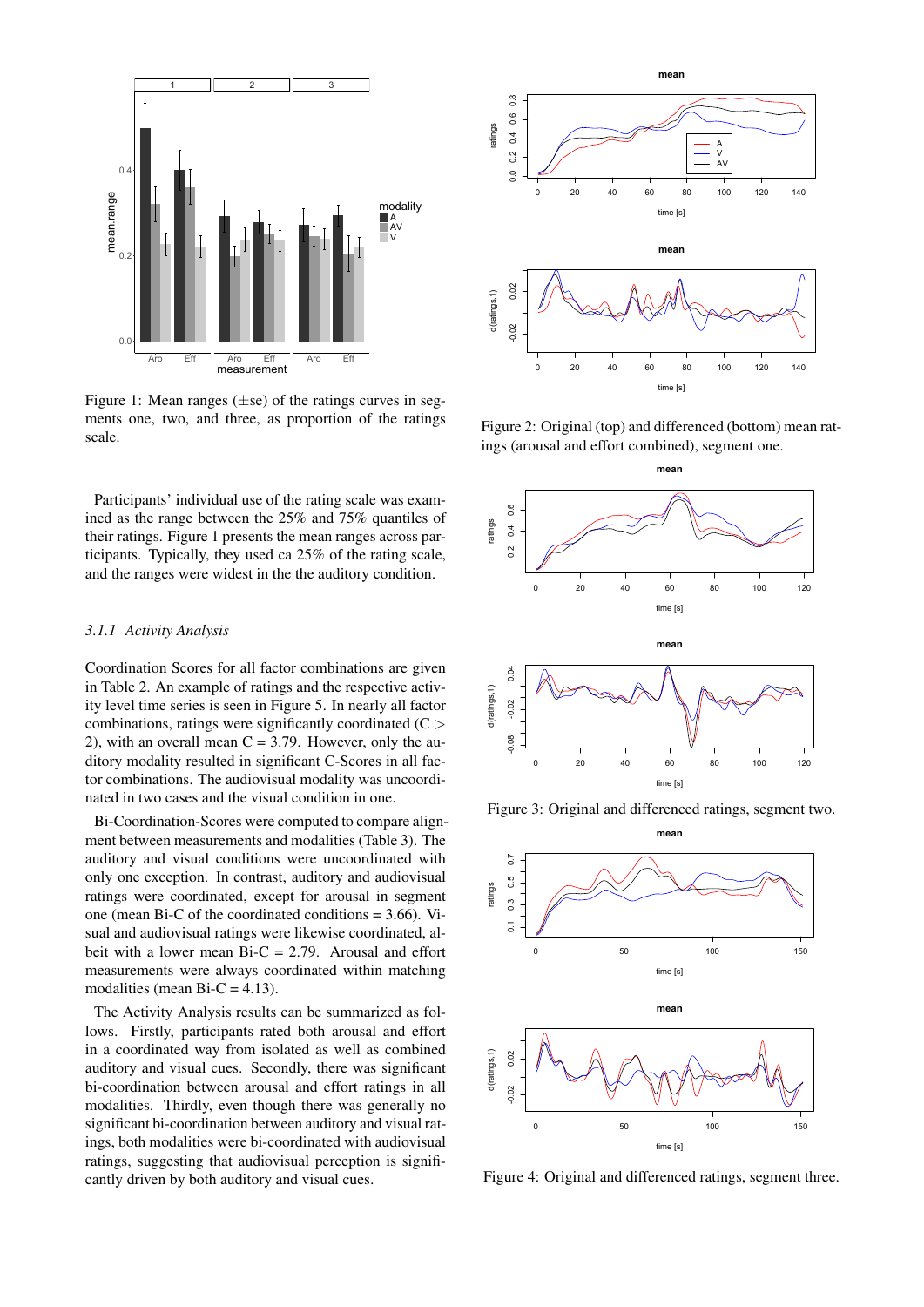<span id="page-3-0"></span>

|          | Arousal         | Effort     |
|----------|-----------------|------------|
|          | C-score         | C-score    |
| Seg. $1$ | A: 3.36         | A: 4.28    |
|          | V: 4.13         | V: 2.80    |
|          | AV: $\langle$ 2 | AV: 4.40   |
| Seg. $2$ | A: 3.06         | A: 4.71    |
|          | V: 4.37         | V: < 2     |
|          | AV: 4.76        | AV: 4.76   |
| Seg. $3$ | A: 2.70         | A: 2.42    |
|          | V: 2.29         | V: 7.38    |
|          | AV: 9.08        | AV: $<$ 2. |

Table 2: Activity Analysis C-Scores.

<span id="page-3-2"></span>

|          | Arousal      | Effort       | $Aro$ -Eff |
|----------|--------------|--------------|------------|
|          | Bi-C-score   | Bi-C-score   | Bi-C-score |
| Seg. $1$ | $A-AV: < 2$  | $A-AV: 2.94$ | A: 4.13    |
|          | $V-AV: 2.25$ | $V-AV: 2.25$ | V: 3.40    |
|          | $A-V: < 2$   | $A-V: < 2$   | AV: 3.68   |
| Seg. $2$ | $A-AV: 2.77$ | $A-AV: 2.74$ | A: 3.10    |
|          | $V-AV: 3.47$ | $V-AV: 3.54$ | V: 3.19    |
|          | $A-V: < 2$   | $A-V: < 2$   | AV: 3.67   |
| Seg. $3$ | $A-AV: 4.67$ | $A-AV: 5.18$ | A: 5.65    |
|          | $V-AV: 2.90$ | $V-AV: 2.35$ | V: 5.56    |
|          | $A-V: 2.56$  | $A-V: < 2$   | AV: 4.84   |

Table 3: Activity Analysis Bi-C-Scores.

#### *3.1.2 Functional analysis of variance*

Functional two-way ANOVA was computed segment-wise with measurement and modality as factors. A significant main effect was observed for modality: the p-value, obtained from 30 random projections, was  $p < 0.001$  for all three segments. On the contrary, the measurement effect was not significant in any segment ( $p \ge 0.43$ ), nor was the measurement: modality interaction ( $p > 0.16$ ).

Special contrasts were computed, using the Bonferroni method, for all modality pairs. Significance levels for these contrasts are listed in Table [4.](#page-3-3) The visual ratings always differ significantly from both auditory and audiovisual ratings. In segments one and three, the difference between audiovisual and auditory ratings is non-significant or marginally significant. In segment two however, the audiovisual ratings differ significantly from both auditory and visual ratings. As seen in Figure [3,](#page-2-0) the visual channel seems to dominate first and the auditory channel thereafter.

## *3.1.3 Differenced ratings*

The functional ANOVA analysis was repeated for differenced ratings, seen in the bottom panels of Figures [2,](#page-2-0) [3,](#page-2-0) and [4.](#page-2-0) The goal was to investigate, whether some of the findings in the first analysis would be due to an off-set rather than a profile difference. A further motivation for analysing differenced data is their reduced dependency on previous values. The results confirm the first analysis: modality had a significant main effect ( $p < 0.01$ ) but measurement did not ( $p \ge 0.19$ ). Nor was there a significant

<span id="page-3-1"></span>

Figure 5: Effort in segment 3, visual modality. Top panel: individual and mean ratings (bold black line), bottom panel: activity levels for rating increases.

<span id="page-3-3"></span>

| Original    | $AV-A$          | AV-V | $A-V$ |
|-------------|-----------------|------|-------|
| Segment 1   | * $(p = 0.021)$ | $**$ | ***   |
| Segment 2   | ***             | ***  | $**$  |
| Segment 3   |                 | ***  | ***   |
| Differenced | $AV-A$          | AV-V | $A-V$ |
| Segment 1   | $-(p = 0.059)$  | ***  | ***   |
| Segment 2   |                 | $**$ | $**$  |
| Segment 3   |                 | ***  | ***   |

Table 4: Planned contrasts in functional analysis of variance for original and differenced data. Significance levels:  $p < 0.001***$ ,  $p < 0.01***$ ,  $p < 0.05$ ,  $p > 0.05$ .

interaction ( $p \ge 0.48$ ). Compared to the first analysis, the contrasts between audiovisual and auditory ratings in segments one and two are non-significant. These differences are therefore rather of the off-set type. This suggests that in terms of profile, the audiovisual ratings are closer to the auditory than the visual ratings.

In terms of distance, the (non-differenced) audiovisual ratings are not substantially closer to the auditory ratings or even to the channel whose ratings are higher. Rather, the dominant channel might be the one changing more radically. In this respect, segment two at 60-80 s is particularly interesting. There the ratings drop suddenly in all three conditions; however, audiovisual ratings seem to be captured by the steeper decline in the auditory channel.

## 3.2 Valence

Valence ratings were mostly uncoordinated. Only one of the nine factor combinations was significantly coordinated (C=3.38 for auditory modality in segment three); for the rest, the C-Score was insignificant  $(C<2)$ . While the auditory modality reached a mean C-Score not far from significant (C=1.84), the visual and audiovisual modalities were clearly below it (C=0.68 and C=0.83, respectively). An example of the ratings and activity levels in the visual modality is seen in Figure [6.](#page-4-0)

Figure [6](#page-4-0) also shows great individual differences typical of the valence measurement. At the same time as some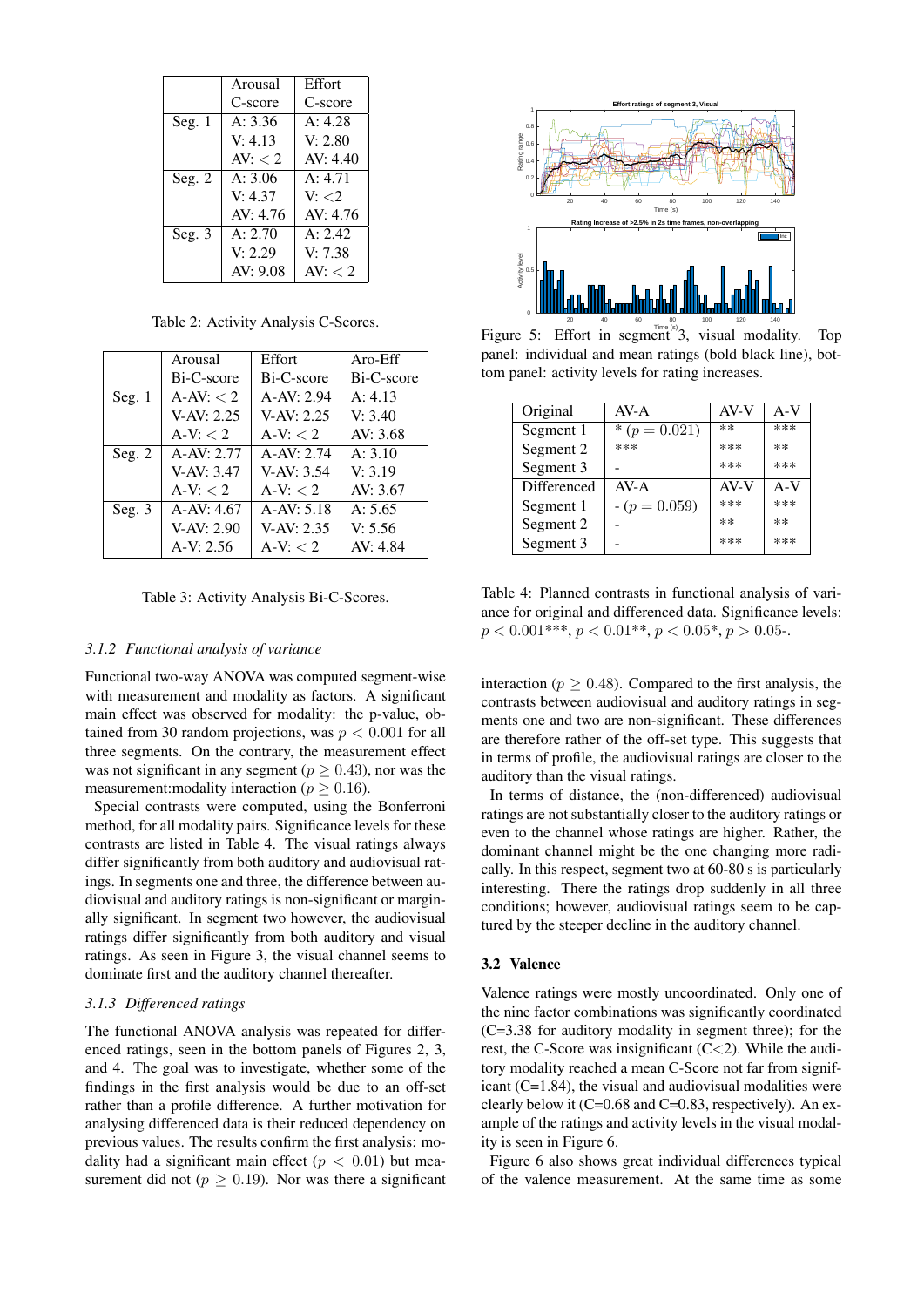<span id="page-4-0"></span>

Figure 6: Valence in segment 2, visual modality. Top panel: individual and mean ratings (bold black line), bottom panel: activity levels for rating increases.

participants rated the passage as maximally positive, others gave maximally negative ratings. The resulting mean curve hardly deviates from zero. It is therefore impossible to make further conclusions based on the mean.

The reasons for the differences are of interest, however. As was seen, participants covered varying ranges. There was a positive association between participants' liking scores and mean valence levels taken across all their valence ratings (Pearson's  $r = 0.55$ ,  $p < 0.001$ ). Liking and familiarity were likewise positively associated ( $r = 0.51$ ,  $p <$ 0.001). However, there was no significant association between mean valence levels and familiarity ( $r = 0.21$ ,  $p =$ 0.14), nor between mean valence levels and being a musician (r = 0.09, p = 0.51).

## 4. DISCUSSION

## 4.1 Audiovisual perception

Arousal and effort were generally perceived with significant coordination between participants from auditory, visual, and audiovisual cues alike. Although both visual and audiovisual ratings were significantly coordinated in most of their factor combinations, only auditory ratings reached significant coordination in all cases. Participants also utilized a slightly wider range in the auditory ratings. Thus, auditory cues produced somewhat better alignment and higher variability in the rating curves than visual cues.

Significant bi-coordination was generally lacking between the unimodal auditory and visual conditions, and functional analysis of variance detected a significant difference between them in both original and differenced ratings. This outcome is in line with the study by Vines and colleagues, who observed significant differences between auditory and visual perception of musical tension [\[12\]](#page-6-4). They concluded that audiovisual ratings were dominated by the auditory modality. Here, such evidence is less conclusive. Even though the audiovisual rating profiles match better with the auditory ratings, the Activity Analysis confirms that both channels significantly drive audiovisual perception.

The theory of optimal sensory integration predicts that bimodal perception is dominated by the modality delivering more reliable information [\[25](#page-6-15)[–27\]](#page-6-16). The auditory channel could be labelled generally more reliable, because it was perceived at a wider dynamic scale and thus contains more noticeable changes. One might argue that this difference was due to less realistic visual playback through a small screen. Literature on the effect of screen size on perceived affect is not exhaustive; iPhone-size screens are known to reduce immersion [\[28,](#page-6-17) [29\]](#page-6-18). It is indeed possible that visual perception might have been underestimated here in comparison to a hypothetical live concert situation. Live measurements, as a function of seating and lighting conditions in the hall, would be necessary to estimate the effect. Given that even with the current setup, mean visual ratings exceeded mean auditory ratings ca. 35% of the time, the effect of video presentation should be but small. Also various pilot experiments measuring effort, made using variable bigger screen sizes, delivered results similar to the current experiment. Moreover, one would expect the suppressing effect to be a negative off-set. The current results indicate, however, that the main reason why participants were more tuned to the auditory ratings were profile differences.

Analysis of the profiles in terms of differenced ratings suggests that audiovisual perception may have been captured by change. In this experiment, more change was generally perceived in the auditory channel, thus it transmitted more information than the visual channel. This seems only natural, given that the sound of musical instruments is supposed to respond to even very fine adjustments in playing gestures [\[30\]](#page-6-19). Moreover, because this study focused on the perception of basic affects, the material did not contain additional expressive gestures typical of traditional cello performance. If added, these might significantly increase the amount of movement, which could have an effect on perceived arousal along with other emotional cues. The current measurement therefore addresses a baseline of perceived audiovisual arousal, which could be generalized to both contemporary and classical cello repertoire containing mainly sound-producing movements. As a further step, the effect of expressive gestures on perceived arousal would be of interest.

As an immediate next step, visual attributes underlying arousal and effort perception is a research interest following this study. Intensity, and to some extent spectral centroid and spectral flatness, are known auditory cues for arousal [\[5,](#page-5-4)[31,](#page-6-20)[32\]](#page-6-21). Visual cues, movement size particularly, were found to convey loudness but not tempo changes in piano performance [\[21\]](#page-6-11). The first step is to investigate, how much of the variation in auditory and especially visual ratings is explained by intensity. In the visual domain, this should depend on the way loudness is controlled in an instrument. In bowed string instruments, loudness is increased through bow velocity, requiring larger and faster movements. The mapping between movement size and intensity is obvious also in the piano, but less so in wind instruments, the organ, and the harpsichord. Would the visual channel transmit even fewer bits of information in these cases, and lose importance? Or would the judgment require expertise on the instrument?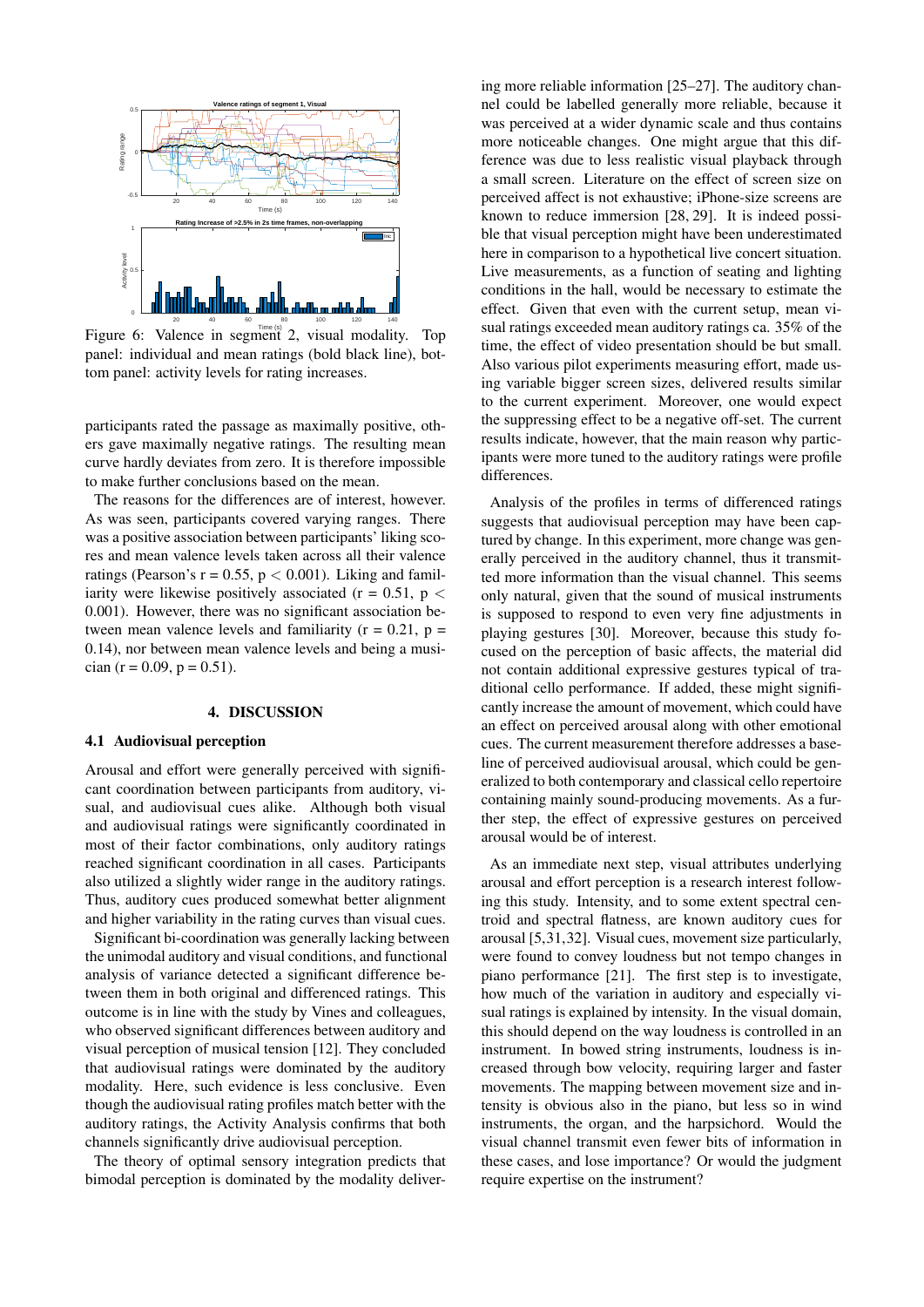#### 4.2 Arousal vs effort

Arousal and effort were bi-coordinated in all factor combinations, and no main effect of measurement was detected by functional analysis of variance. It is probable that participants judged both from the same cues, the main difference being the viewpoint. One of the goals of this study was to investigate, whether effort and arousal are perceived differently through auditory and visual channels. While exertion can be relatively well estimated from visual cues [\[33,](#page-6-22) [34\]](#page-7-0), it was hypothesized that judging it from auditory cues might require more inference and be more difficult. Such differences were not observed. Non-musicians perceived on average nine percentage points more effort than musicians in the visual condition. However, the nature and significance of this potential effect cannot be estimated from the current data.

According to the FEELA hypothesis, the player's exertion is transmitted through intensity changes to perceived arousal [\[5,](#page-5-4) [7\]](#page-5-6). This implies that effort cues must also be arousal cues. Whether the contrary is true must depend on the circumstances. As long as the intensity changes are caused by the performer's exertion, effort and arousal perception should match well. This seems evident in the present case. Further experiments could be designed using music where intensity changes do not originate from effort changes, such as looming motion, or music with no intensity changes.

#### 4.3 Valence

The valence measurement lacked significant coordination. This was not surprising, given the absence of culturally learned cues. There was a significant positive association between participants' individual mean valence level and their self-reported liking of the repertoire. Furthermore, valence ratings predicted the liking scores in two segments. Thus, subjects' attitude may have influenced their perception of one of the two basic affect dimensions. The influence of mood on perception has previously been observed using visual emotional stimuli [\[35\]](#page-7-1). Hence it is concluded that valence was not a reliable measure of emotional response to the repertoire in this study. However, detailed analysis of the valence ratings may reveal moments of high activity, even if the general coordination scores were low. Such moments may be of interest considering covariance with the other two measures, and will be analyzed at a later stage.

## 5. CONCLUSIONS

Perception of basic affect dimensions from auditory and visual cues was measured in cello performance. While the auditory and visual channels were perceived differently, ratings were generally significantly coordinated within each modality. Arousal and effort were perceived similarly, supporting the notion that in acoustic music performance, both are associated with loudness changes.

Auditory and visual ratings of arousal and effort were different but both influenced audiovisual perception. It is hypothesized that subjects' attention was caught by the more dramatically changing modality. In the present case, more change was perceived in the auditory channel. This might be due to contents of the visual channel; however, an additional effect of transmission medium (screen size) cannot be eliminated. However, if the visual component is present in either live or recorded performance, both auditory and visual channels should ideally communicate a roughly equal amount of information in order not to suppress audiovisual perception. The present study concerns basic affect perception; in literature, visual cues have been shown to communicate higher level features, such as expressiveness or expertise, perhaps even more reliably than auditory cues.

Valence perception was uncoordinated between participants. Individual mean valence ratings were associated with participants' liking of contemporary music.

## Acknowledgments

Jan Schacher and Ellen Fallowfield are gratefully acknowledged for producing the musical material used in this experiment.

## 6. REFERENCES

- <span id="page-5-0"></span>[1] M. Zentner and T. Eerola, "Self-report measures and models," in *Handbook of Music and Emotion: Theory, Research, Applications*, P. Juslin and J. Sloboda, Eds. Oxford University Press, 2010.
- <span id="page-5-1"></span>[2] P. Juslin and R. Timmers, "Expression and commununication of emotion in music performance," in *Handbook of Music and Emotion: Theory, Research, Applications*, P. Juslin and J. Sloboda, Eds. Oxford, UK: Oxford University Press, 2010.
- <span id="page-5-2"></span>[3] I. Peretz, L. Gagnon, and B. Bouchard, "Music and emotion: perceptual determinants, immediacy, and isolation after brain damage," *Cognition*, vol. 68, no. 2, pp. 111–141, 1998.
- <span id="page-5-3"></span>[4] K. N. Olsen, R. T. Dean, and C. J. Stevens, "A continuous measure of musical engagement contributes to prediction of perceived arousal and valence." *Psychomusicology Music. Mind, Brain*, vol. 24, no. 2, pp. 147–156, 2014.
- <span id="page-5-4"></span>[5] R. T. Dean and F. Bailes, "Time series analysis as a method to examine acoustical influences on real-time perception of music," *Empir. Musicol. Rev.*, no. 4, pp. 152–175.
- <span id="page-5-5"></span>[6] R. Dean and F. Bailes, "A Rise-Fall Temporal Asymmetry of Intensity on Composed and Improvised Elecroacoustoc Music," *Organ. Sound*, vol. 15, no. 2, pp. 147–158, 2010.
- <span id="page-5-6"></span>[7] K. N. Olsen and R. T. Dean, "Does Perceived Exertion Influence Perceived Affect in Response to Music? Investigating the FEELA Hypothesis," *Psychomusicology Music. Mind, Brain*, vol. 26, no. 3, pp. 257–269, 2016.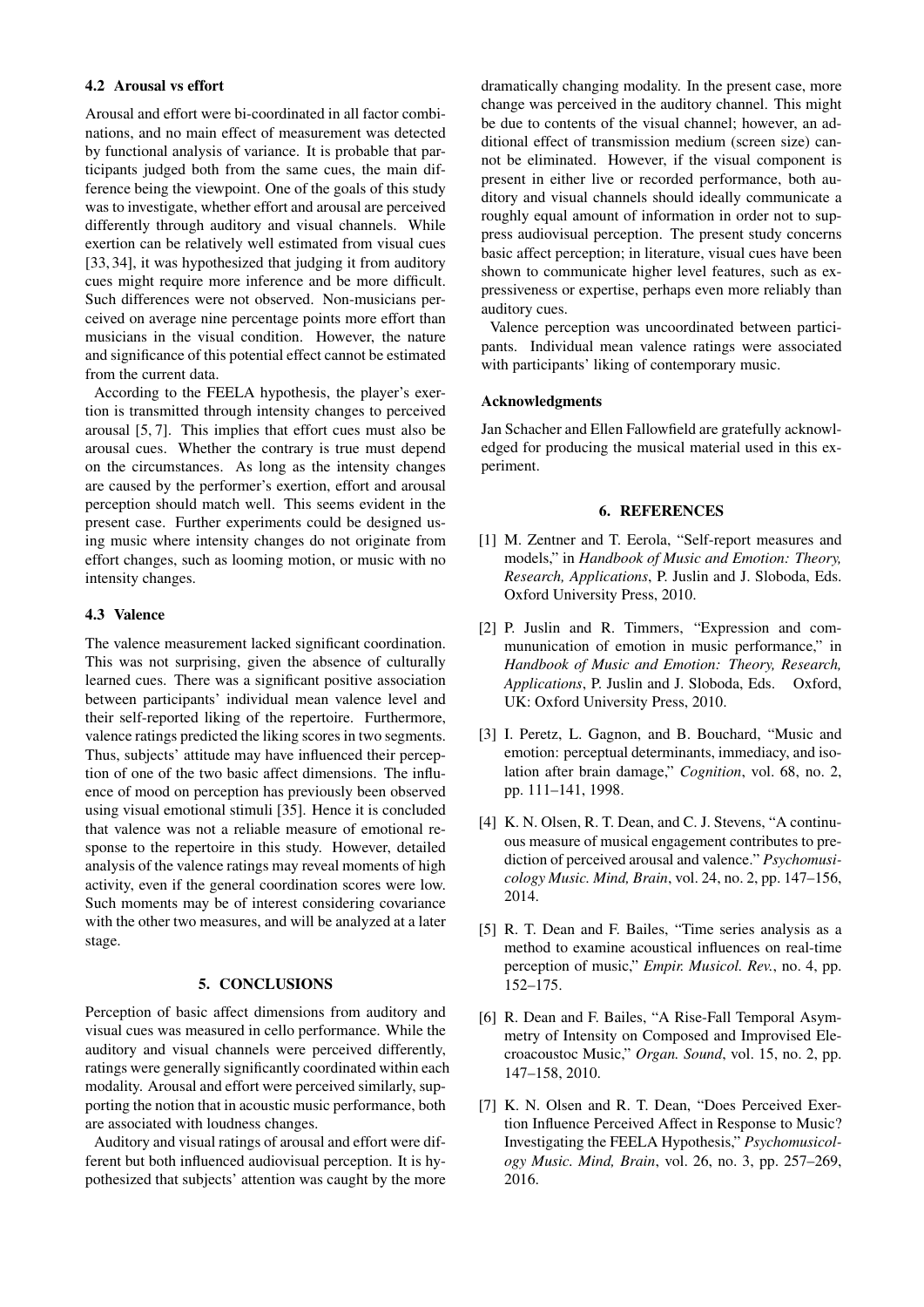- <span id="page-6-0"></span>[8] A. Camurri, G. De Poli, A. Friberg, M. Leman, and G. Volpe, "The MEGA Project: Analysis and Synthesis of Multisensory Expressive Gesture in Performing Art Applications," *J. New Music Res.*, vol. 34, no. 1, pp. 5–21, 2005.
- <span id="page-6-1"></span>[9] C.-J. Tsay, "Sight over sound in the judgment of music performance." *Proc. Natl. Acad. Sci. USA*, vol. 110, no. 36, pp. 14 580–14 585, 2013.
- <span id="page-6-2"></span>[10] M. Rodger, C. Craig, and S. O'Modhrain, "Expertise is perceived from both sound and body movement in musical performance," *Hum. Mov. Sci.*, vol. 31, no. 5, 2012.
- <span id="page-6-3"></span>[11] H. F. Mitchell and R. a. R. MacDonald, "Listeners as spectators? Audio-visual integration improves music performer identification," *Psychol. Music*, vol. 42, pp. 112–127, 2012.
- <span id="page-6-4"></span>[12] B. W. Vines, C. L. Krumhansl, M. M. Wanderley, and D. J. Levitin, "Cross-modal interactions in the perception of musical performance." *Cognition*, vol. 101, no. 1, pp. 80–113, 2006.
- <span id="page-6-5"></span>[13] W. Thompson, P. Graham, and F. Russo, "Seeing music performance: Visual influences on perception and experience," *Semiotica*, vol. 156, pp. 177–202, 2005.
- <span id="page-6-6"></span>[14] M. Broughton and C. Stevens, "Music, movement and marimba: an investigation of the role of movement and gesture in communicating musical expression to an audience," *Psychol. Music*, vol. 37, no. 2, pp. 137–153, 2009.
- [15] C. J. Stevens, E. Schubert, R. H. Morris, M. Frear, J. Chen, S. Healey, C. Schoknecht, and S. Hansen, "Cognition and the temporal arts: Investigating audience response to dance using PDAs that record continuous data during live performance," *Int. J. Hum. Comput. Stud.*, vol. 67, no. 9, pp. 800–813, 2009.
- <span id="page-6-7"></span>[16] M. R. Thompson, M. M. Wanderley, and G. Luck, "Deadpan and immobile performance intentions share movement features but not expressive parameters," in *Proc. ICMPC and the 8th Conf. Eur. Soc. for Cogn. Sci. of Mus.*, Thessaloniki, 2012, pp. 987–988.
- <span id="page-6-8"></span>[17] S. Dahl and A. Friberg, "Visual perception of expressiveness in musicians' body movements," *Music Perc.*, vol. 24, pp. 433–454, 2007.
- [18] W. Thompson, F. Russo, and L. Quinto, "Audio-visual integration of emotional cues in song," *Cogn. Emot.*, vol. 22, no. 8, pp. 1457–1470, 2008.
- <span id="page-6-9"></span>[19] A. Friberg, "A fuzzy analyzer of emotional expression in music performance and body motion," in *Proc. Music and Music Science*, Stockholm, 2004, pp. 1–13.
- <span id="page-6-10"></span>[20] J. Vuoskoski, M. Thompson, E. Clarke, and C. Spence, "Crossmodal interactions in the perception of expressivity in musical performance." *Atten. Percept. Psychophys.*, vol. 76, no. 2, pp. 591–604, 2014.
- <span id="page-6-11"></span>[21] J. Vuoskoski, M. Thompson, C. Spence, and E. Clarke, "Interaction of sight and sound in the perception and experience of musical performance," *Music Percept.*, vol. 33, no. 4, 2016.
- <span id="page-6-12"></span>[22] F. Upham and S. McAdams, "Activity Analysis and Coordination in Continuous Responses to Music," *Music Percept. an Interdiscip. J.*, vol. 35, no. 3, pp. 253– 294, 2018.
- <span id="page-6-13"></span>[23] M. Febrero-Bande and M. O. de la Fuente, "Statistical computing in Functional Data Analysis: the R package fda.usc," *J. Stat. Softw.*, vol. 51, no. 4, 2012.
- <span id="page-6-14"></span>[24] J. A. Cuesta-Albertos and M. Febrero-Bande, "A simple multiway ANOVA for functional data," *Test*, vol. 19, pp. 537–557, 2010.
- <span id="page-6-15"></span>[25] M. O. Ernst and M. Banks, "Humans integrate visual and haptic information in a statistically optimal fashion," *Nature*, vol. 415, 2002.
- [26] D. Alais and D. Burr, "The Ventriloquist Effect Results from Near-Optimal Bimodal Integration," *Curr. Biol.*, vol. 14, pp. 257–262, 2004.
- <span id="page-6-16"></span>[27] M. Ernst, "A Bayesian view on multimodal cue integration," in *Hum. Body Percept. from Inside Out*, G. Knoblich, I. Thornton, M. Grosjean, and M. Shiffar, Eds. New York: Oxford University Press, 2006, pp. 105–131.
- <span id="page-6-17"></span>[28] J. Hou, Y. Nam, W. Peng, and K. M. Lee, "Effects of screen size, viewing angle, and players' immersion tendencies on game experience," *Comput. Human Behav.*, vol. 28, pp. 617–623, 2012.
- <span id="page-6-18"></span>[29] J. Rigby, D. Brumby, A. Cox, and S. Gould, "Watching movies on netflix," in *Proc. 18th Int. Conf. Human-Comp. Interact. with Mob. Devices Serv. Adjun. - MobileHCI '16*. New York: ACM Press, 2016, pp. 714– 721.
- <span id="page-6-19"></span>[30] S. O'Modhrain and R. B. Gillespie, *Once More, with Feeling: Revisiting the Role of Touch in Performer-Instrument Interaction*. Cham: Springer International Publishing, 2018, pp. 11–27.
- <span id="page-6-20"></span>[31] R. Dean and F. Bailes, "Modelling Perception of Structure and Affect in Music: Spectral Centroid and Wishart's Red Bird," *Empir. Musicol. Rev.*, vol. 6, no. 2, 2011.
- <span id="page-6-21"></span>[32] R. T. Dean, F. Bailes, and E. Schubert, "Acoustic intensity causes perceived changes in arousal levels in music: an experimental investigation," *PLoS One*, vol. 6, no. 1, pp. 1–8, 2011.
- <span id="page-6-22"></span>[33] J. Shim, L. G. Carlton, and J. Kim, "Estimation of Lifted Weight and Produced Effort through Perception of Point-Light Display," *Perception*, vol. 33, no. 3, pp. 277–291, 2004.